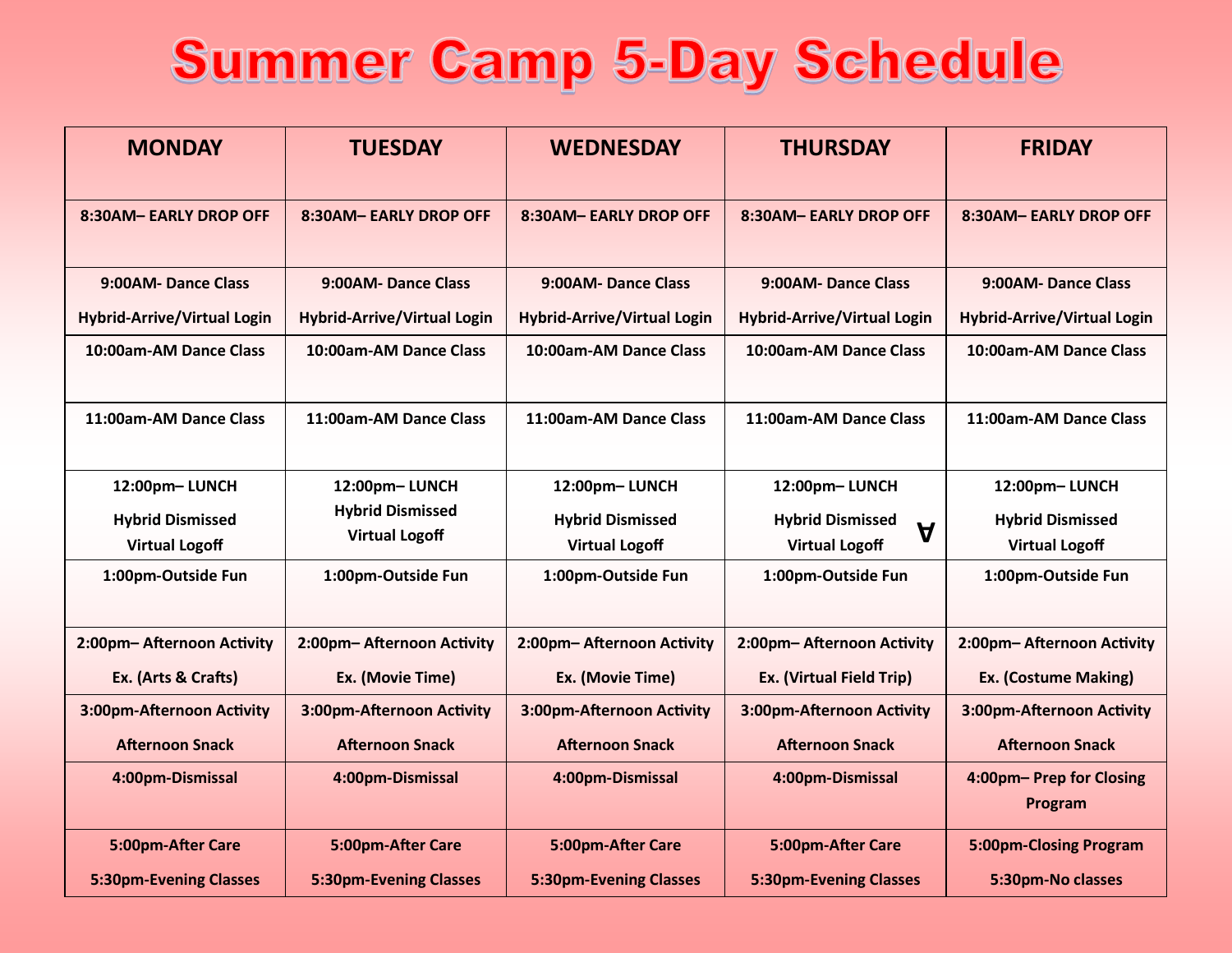## Summer Evening Schedule

|                          | <b>WEEK1</b>                                                                                | <b>WEEK 2</b>                                                                                                                        | <b>WEEK3</b>                                                                                                                   | <b>WEEK4</b>                                                                                               |
|--------------------------|---------------------------------------------------------------------------------------------|--------------------------------------------------------------------------------------------------------------------------------------|--------------------------------------------------------------------------------------------------------------------------------|------------------------------------------------------------------------------------------------------------|
|                          | June 7-10th                                                                                 | <b>JUNE 14-17</b>                                                                                                                    | <b>JUNE 21-24</b>                                                                                                              | <b>JUNE 28-JULY 1</b>                                                                                      |
| <b>MINI MONDAYS</b>      | "Frozen Princess Party 2.0"                                                                 | "Tea for Two Tap                                                                                                                     | "All that Jazz"                                                                                                                | "Hip Hop Hooray"                                                                                           |
| <b>AGES 5-8 YRS</b>      | Use princess tools from ETD Prop<br>Box. Dancers will work on Basic                         | Dancers will use tools from ETD<br>Prop Box for this Tap Class. This                                                                 | Dancers will use tools from ETD<br>Prop Box for this Jazz Class. This                                                          | FUN! Learn a cool Hip Hop dance<br>to show family and friends.                                             |
| 5:30-6:45                | Ballet movement (waltz) and<br>terminology. Last 15 minutes<br>dancers do a coloring sheet. | Tea Party themed class will go<br>over rhythm, timing and basic tap<br>steps. Last 15 minutes we will<br>have Tea Party with snacks! | class will cover the different<br>styles of Jazz, some famous Jazz<br>dancers and a warm up and Jazz<br>combination.           | Dancers will have a blast kicking<br>it in this class.<br>*Parent Observation at the end<br>of class.      |
| <b>TEEN TUESDAYS</b>     | "Ballet Basics"                                                                             | "Jazz Masters"                                                                                                                       | "A Modern Approach"                                                                                                            | "Hip Hop Hooray"                                                                                           |
| 13YRS +                  | Dancers will work on<br>strengthening technique. Notes                                      | Dancers will work on the funda-<br>mentals of Jazz dance. Learn                                                                      | This week will focus on Modern<br>and the different methods.                                                                   | FUN! Learn a cool Hip Hop dance<br>to show your family and friends.                                        |
| 5:30-6:45                | will be given on terminology and<br>body positions. Pointe Work<br>available this week.     | about the pioneers of the genre<br>and the different styles. Musical<br>theater is included this week.                               | Dancers will learn Horton,<br>Dunham, Graham<br>and even Limon.<br>Awesome week of learning!                                   | Dancers will have a blast kicking<br>it in this class.<br>*Parent Observation at the end<br>of this class. |
| <b>WONDER WEDNESDAYS</b> | "Ballet 101"                                                                                | "Tap In"                                                                                                                             | "Razza-ma-JAZZ"                                                                                                                | "Hip Hop Hooray"                                                                                           |
| <b>AGES 9-12 YRS</b>     | Dancers will work on basic Ballet<br>terminology, Ballet class format,                      | Dancers explore Tap dance and<br>its rich history. Learn the basic                                                                   | Musical Theater will be taught<br>this week. Dancers learn a warm                                                              | FUN! Learn a cool Hip Hop dance<br>to show your family and friends.                                        |
| 5:30-6:45                | body positions and musicality.<br>Last 15 minutes is a FUN QUIZ<br>with prizes!             | steps, do a tap warm up, across<br>the floor and end class with a fun<br>combination. Last 15 minutes is a<br>FUN Quiz with prizes!  | -up, center floor, across the floor<br>and a short Combo at the end of<br>class. Last 15 minutes is a FUN<br>Quiz with prizes! | Dancers will have a blast kicking<br>it in this class.<br>*Parent Observation at the end<br>of this class. |
| <b>TINY THURSDAYS</b>    | "Frozen Princess Party"                                                                     | "Tea for Two"                                                                                                                        | "Safari Fun"                                                                                                                   | "Beach Party"                                                                                              |
| <b>AGES 2.5-4 YRS</b>    | Dancers will use tools from ETD<br>Prop Box to have a Princess                              | Dancers will use tools from ETD<br>Prop Box to have a Tea Party with                                                                 | Dancers will use tools from ETD<br>Prop Box to go on an imaginary                                                              | Our last class Dancers can wear<br>their favorite beach inspired                                           |
| 5:30-6:15PM              | Dance party to their favorite<br>"Frozen" characters.                                       | real treats! Dancers will explore<br>creative movement using their<br>imagination and lesson from                                    | safari. See animals, do a jungle<br>exercise and learn about jumps<br>and leaps!                                               | outfit. We will play beach games<br>*Parent Observation at the end<br>of class.                            |

Week 1.